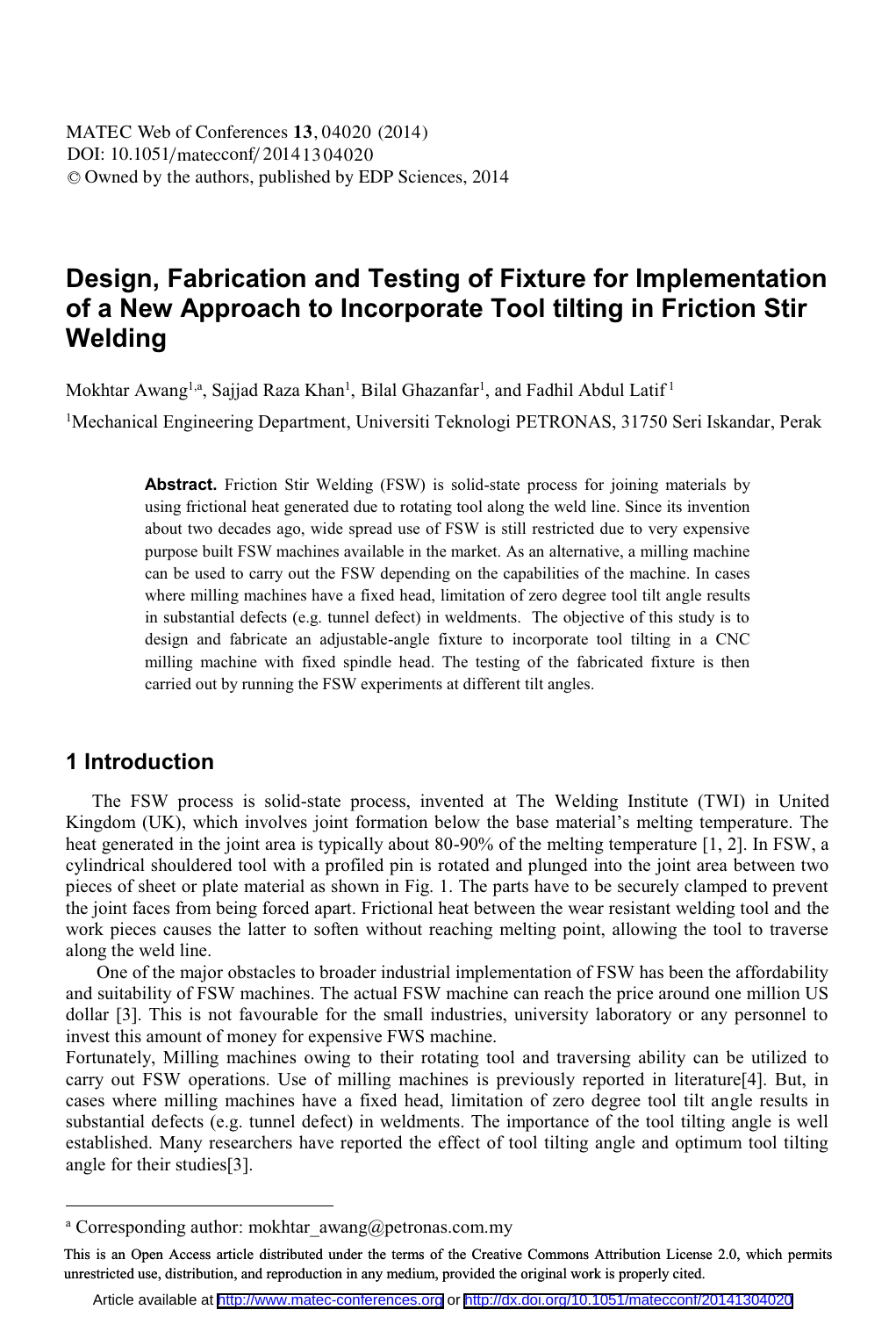



Smith et al [5] have developed a model using tool tilting angle and gap between the joining plates to predict the joint efficiencies. Current work presents and discusses different fixture designs to utilize the tool tilting approach suggested by Bilal et al [6] for such above mentioned cases e.g. Bridgeport VMC2216. These designs are then evaluated against a given criteria and best design is then selected and adopted.

## **2 Fixture Designing and Evaluation**

Fixtures have an important role to play in FSW by stopping the joining material from going apart in plunging phase. Bhagel et al [7] reported the designing and development of fixture for FSW. But this design is not to incorporate tool tilting. In order to design fixture for our need a few ideas were generated and the best design that can suit the objective of creating adjustable angle features is selected based on the highest score from Pugh Method evaluation. The method is evaluated based on several criteria which will define its suitability for the overall project, as summarized in the Table 1.  **Table 1.** Design Criteria

| Criteria              | <b>Description</b>                                                              |  |
|-----------------------|---------------------------------------------------------------------------------|--|
| Design                | Number of different components, mechanism size, number of non-symmetry          |  |
| Complexity            | and complex shape.                                                              |  |
| <b>Functionality</b>  | The range of adjustable angle it can provide                                    |  |
| <b>Practicality</b>   | Ease to be operated and used by end user, time taken for preparing the fixture  |  |
|                       | before proceeding to FSW process                                                |  |
| <b>Strength</b>       | Maximum downward force of the machine spindle it can sustain during the         |  |
|                       | FSW. (specified to min force requires for aluminum welding)                     |  |
| <b>Procurement of</b> | Expected price of the components and its availability in the market to be       |  |
| material/             | bought at small package.                                                        |  |
| components            |                                                                                 |  |
| Workmanship           | The capability of the local machine, size, dimensioning tolerance, and level of |  |
|                       | accuracy needed during the fabrication process                                  |  |

Upon concept selection and drafting, the chosen concept is roughly designed with its important features that will serve certain functionality. Fig. 2 and Fig. 3 show every part included into final design with description of their individual function as listed in Table 2.

This adjustable-angle fixture works by converting rotational motion of the threaded bolt into translational of the wedge. The wedge then will travel along the designated track and lift up the top fixture at different height, resulting different tilting angle at every increment. In short, it works based on trigonometry principle where varying the length of adjacent side will alter the resulted degree of triangle.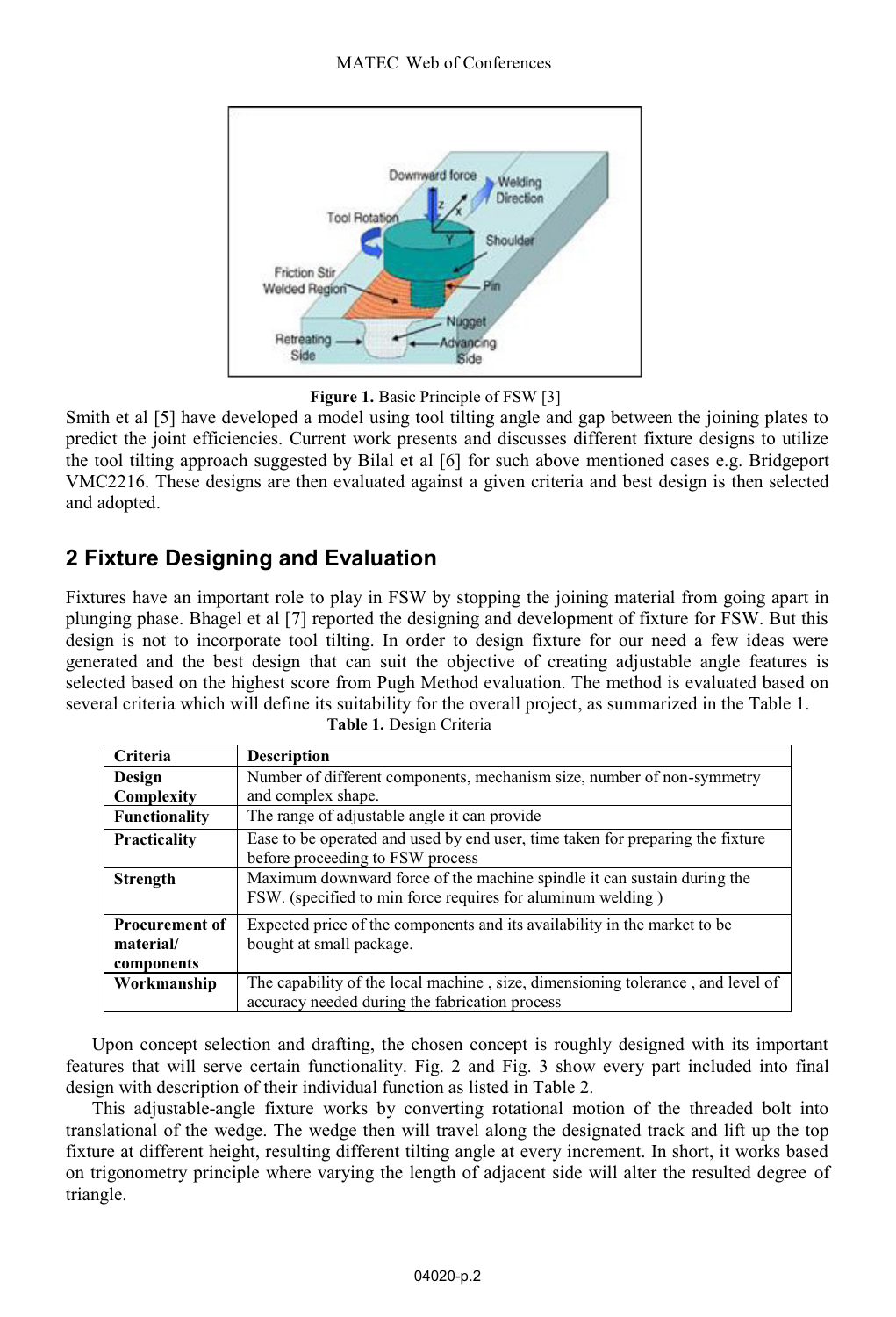ICPER -2014



**Figure 2.** Draft of the fixture design at view 1



**Figure 3.** Draft of the fixture design at view 2

| <b>Table 2.</b> List of Parts and Their Features used in the Fixture |  |
|----------------------------------------------------------------------|--|
|----------------------------------------------------------------------|--|

| Label        | Part                 | <b>Features</b>                                                                                       |
|--------------|----------------------|-------------------------------------------------------------------------------------------------------|
| $\mathbf{A}$ | Top Jig              | Interface to hold the work pieces during the FSW process                                              |
| B            | <b>Base</b>          | Lower part of the jig that provide the designated slot for<br>adjustable wedge                        |
| $\mathbf C$  | Top Bolt<br>and Nut  | Adjust, tighten and restrict the thickness of the work pieces used                                    |
| D            | Side Bolt<br>and Nut | Adjust, tighten and restrict the width of the work pieces used                                        |
| E            | Clamping             | Multi-angle bolt to clamp the top bunk at fixed inclination during<br>FSW process                     |
| F            | Clamping<br>holder   | Part of the base that provide the holder for clamping bolt                                            |
| G            | Adjustable<br>wedge  | Assembly of bolt and wedge that can vary the position of wedge<br>when the bolt is screwed in or out. |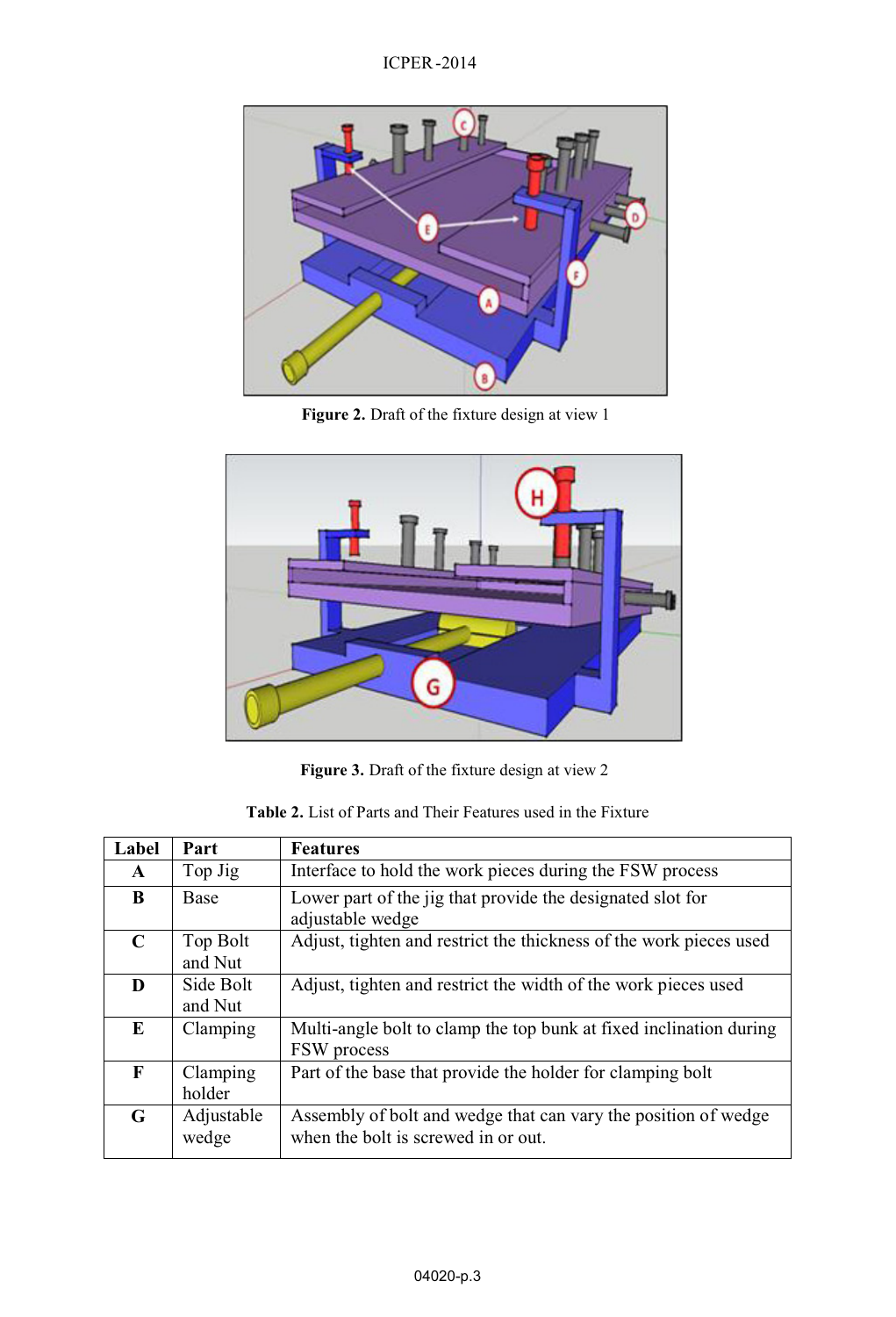#### **2.1 Fabrication of Fixture**

After finalizing the drawing details and product design features, all main parts were fabricated at small dimensional tolerance. They were fabricated individually before assembled together by using bolts and fasteners. The final product is shown in the Fig. 4.



**Figure 4.** Final product of FSW adjustable-angle fixture

#### **2.2 Testing of Fixture**

The fabricated adjustable fixture of CNC milling machine was tested for its stability and reliability, by operating it at various tilt angle during the real FSW process. Other important parameters such as tool rotational speed and traverse speed are set up at optimum condition, and maintain fixed throughout the experiment. Table 3 summarizes the experiment set up for this FSW experiment, and Fig. 5 shows the Adjustable-Angle fixture was being tested during FSW process.

Material used in this experiment was aluminum alloy 6061, where it was perpendicularly cross sectioned as shown in Fig. 6 after the FSW process in order to examine the quality of the welded joint

| Ex<br>p. | <b>Tilting</b><br>Angle<br>(°) | <b>Experiment Setup</b>                                                                                                              |  |
|----------|--------------------------------|--------------------------------------------------------------------------------------------------------------------------------------|--|
| Set<br>ı | $\bf{0}$                       | Process Parameter<br>Tool Rotational Speed: 1200rpm<br>Transverse Speed : 50 Plunging Feed rate : 100mm/s                            |  |
| Set<br>2 | 2.5                            | Dwell Time (plunging) : 20 sec Dwell Time (withdrawn) : 4 sec<br>Welding Length: 70mm, Weld type: Butt joint<br>Material             |  |
| Set<br>3 | 3.5                            | Type: Aluminum alloy 6061<br>Dimension: $100mm \times 100mm \times 10mm$<br>Tool<br>Profile: Taper<br>Shoulder Diameter (a): 18.8 mm |  |
| Set<br>4 | 5.0                            | $Pin$ Length $(b)$ : 8mm<br>Max Pin Diameter (d): 8.7mm<br>Min Pin Diameter (c): 5.4 mm                                              |  |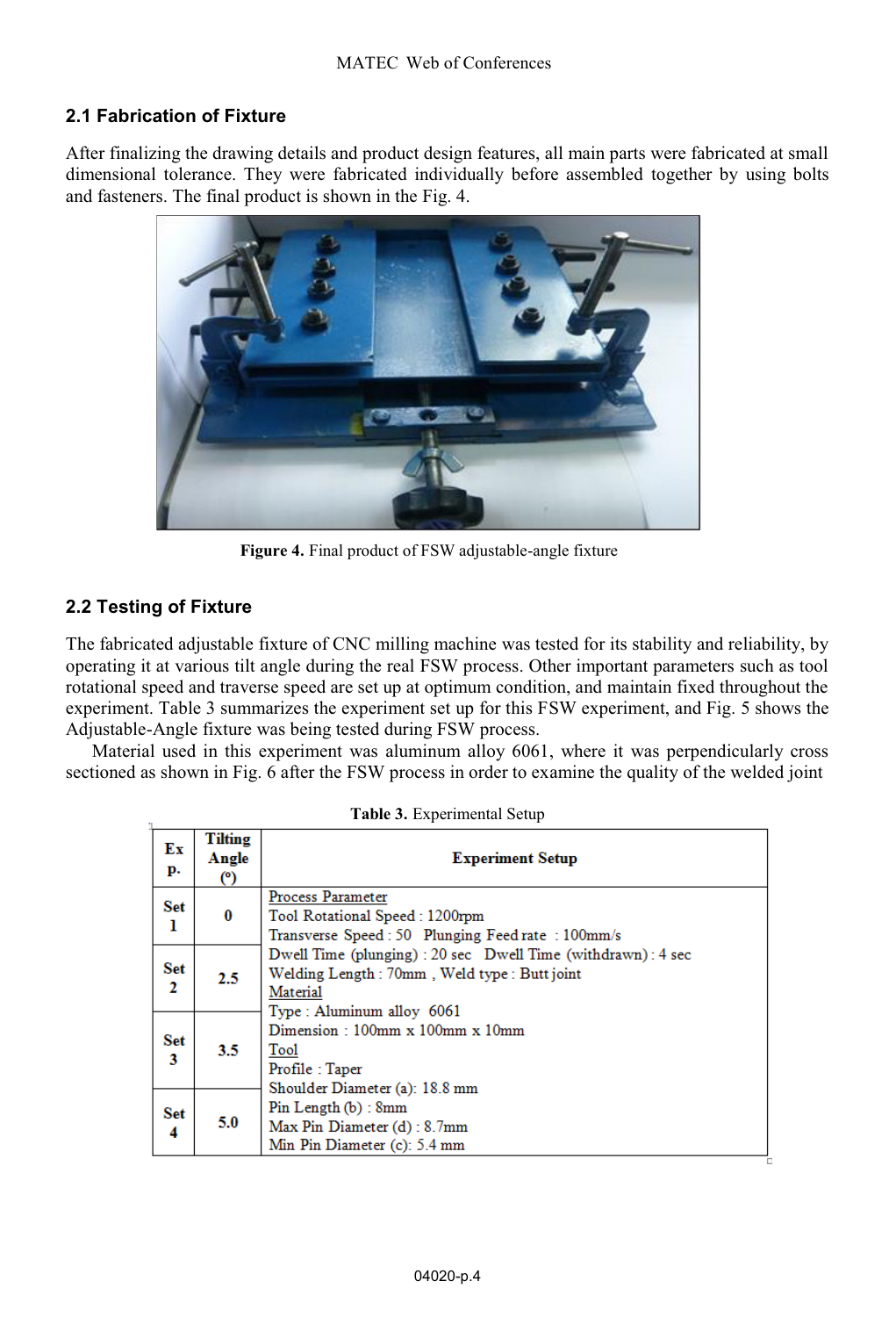

**Figure 5. (a)** Adjustable-angle fixture was being tested for FSW **(b)** Welded joint is cross sectioned based on specific dimension

| Table 4. Product Specification Label |  |  |
|--------------------------------------|--|--|
|                                      |  |  |

| Name                  | <b>Adjustable-Angle Fixture of Friction Stir Welding (FSW)</b> |
|-----------------------|----------------------------------------------------------------|
| Application           | BridgeportVertical Milling centre 2216                         |
| <b>Dimension</b>      | 360mm x 300mm x 150mm                                          |
| Weight                | 14kg                                                           |
| Color                 | Blue                                                           |
| <b>Material</b>       | Mild Steel                                                     |
| <b>Max Tested</b>     | $6.0$ kN                                                       |
| <b>Downward Force</b> |                                                                |
| <b>Tilting Angle</b>  | $\Omega$<br>Minimum: 0 Maximum: 5                              |
| Work pieces           | Maximum width: 110mm, Minimum width: 70 mm,                    |
| <b>Dimension</b>      | Maximum Length: 210 mm, Minimum Length: 55mm,                  |
| (per piece)           | Maximum Thickness: 12mm                                        |
| Cost                  | Material cost: USD100, Fabrication Cost: USD72, Total          |
|                       | <b>USD172</b><br>Cost:                                         |

#### **3 Results and Discussion**

Final product of Adjustable Angle Fixture has been tested and proven to successfully incorporate the tool tilting in CNC Bridgeport VMC2216 machine for actual FSW application. Figure 4 shows the prototype with its detail specification listed in Table 4. It possesses the strength to sustain downward load acted by the spindle force against its structure, while the working adjustable wedge mechanism is properly functioning as designed. It can provide steady clamping force to hold the work pieces and the observation on welded joint shows equally comparable quality to actual FSW machine application.

The advantage of utilizing the existing CNC machine by adopting the application of Adjustable-Angle Fixture for FSW process can be justified economically, where it is more affordable compared to purchasing an actual FSW machine. Comparing this product to previous fixtures, it demonstrates better advantages in few aspects which is :

- a) Accommodate wider range tilting angle and dimension
- b) Reduce FSW process preparation time